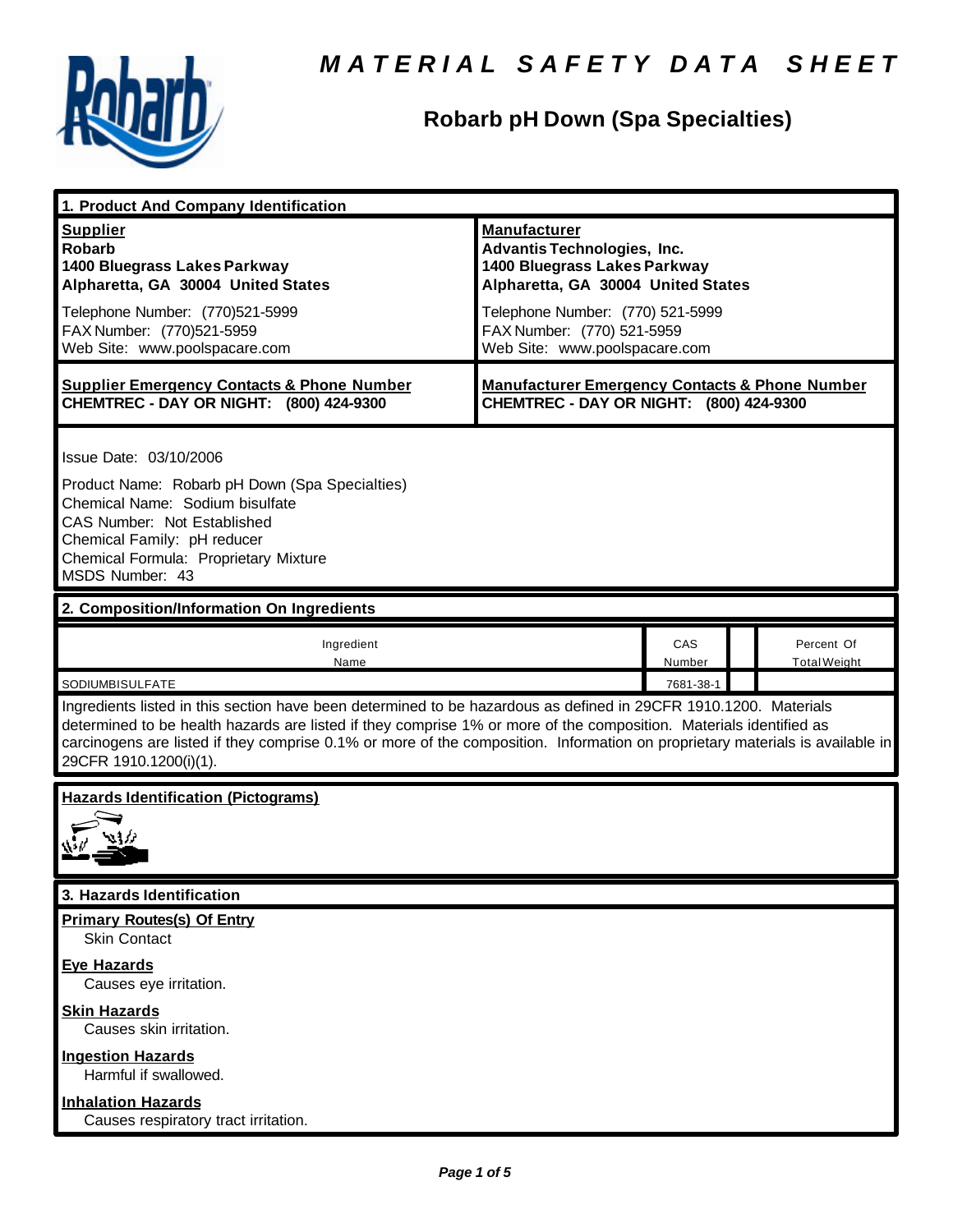**Robarb pH Down (Spa Specialties)**

# **3. Hazards Identification - Continued Signs And Symptoms** Irritation of Eyes, Skin and Respiratory Passages **First Aid (Pictograms) 4. First Aid Measures Eye** In case of contact, hold eyelids apart and immediately flush eyes with plenty of water for at least 15 minutes. Call a physician or a poison control center immediately. **Skin** In case of contact, immediately flush skin with soap and plenty of water. Remove contaminated clothing and shoes. **Ingestion** DO NOT INDUCE VOMITING. Call a physician or a poison control center immediately. If victim is fully conscious, give one or two cups of water or milk to drink. **Inhalation** If breathing is difficult, give oxygen. If inhaled, remove to fresh air. **Fire Fighting (Pictograms)**



## **5. Fire Fighting Measures**

Flash Point: N/A °F Flammability Class: N/A

## **Fire And Explosion Hazards**

At temperatures in excess of 570 F, hazardous fumes of sulfur dioxide and sulfur trioxide are evolved. Use forced draft ventilation or gas mask.

## **Extinguishing Media**

Use the appropriate extinguishing media for the surrounding fire.

### **Fire Fighting Instructions**

Firefighters should wear self-contained breathing apparatus and full protective gear. Water can be used to cool and protect exposed material.

### **6. Accidental Release Measures**

Clean up spill immediately. Contain and/or absorb spill with inert material (e.g. sand, vermiculite). Neutralize spill area with soda ash or lime. Flush spill area with water. Use appropriate containers to avoid environmental contamination.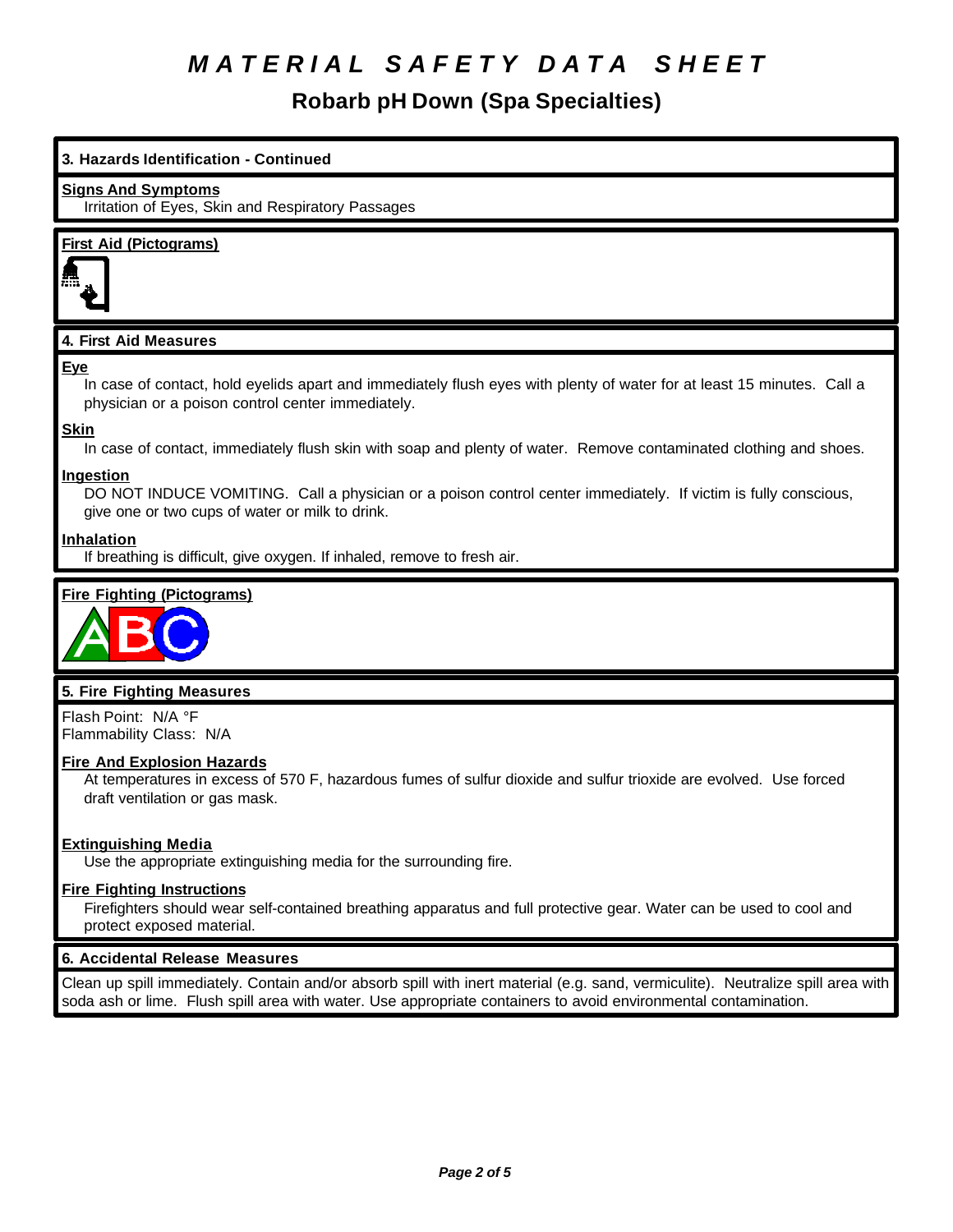**Robarb pH Down (Spa Specialties)**

## **Handling & Storage (Pictograms)**



## **7. Handling And Storage**

#### **Handling And Storage Precautions**

Keep out of reach of children. Store material in a cool and dry place. Keep containers tightly closed.

#### **Handling Precautions**

Use only with adequate personal protection.

#### **Storage Precautions**

Store in a cool dry place.

### **Work/Hygienic Practices**

Use safe chemical handling procedures suitable for the hazards presended by this material. Avoid contact with eyes. Solutions of this material are acidic and strongly irritating. Will attack most metals.

## **Protective Clothing (Pictograms)**



### **8. Exposure Controls/Personal Protection**

#### **Engineering Controls**

Local exhaust acceptable. Special exhaust not required

#### **Eye/Face Protection**

Safety glasses with side shields or goggles recommended.

#### **Skin Protection**

Chemical-resistant gloves.

#### **Respiratory Protection**

None normally required.

### **9. Physical And Chemical Properties**

#### **Appearance**

Pink liquid

#### **Odor**

Slightly Acidic

Chemical Type: Mixture Physical State: Liquid Melting Point: n/a °F Boiling Point: 220 °F Specific Gravity: 1.30 Molecular Weight: NOT DETERMINED Percent Volitales: NOT DETERMINED Vapor Pressure: NOT DETERMINED pH Factor: <1 Solubility: SOLUBLE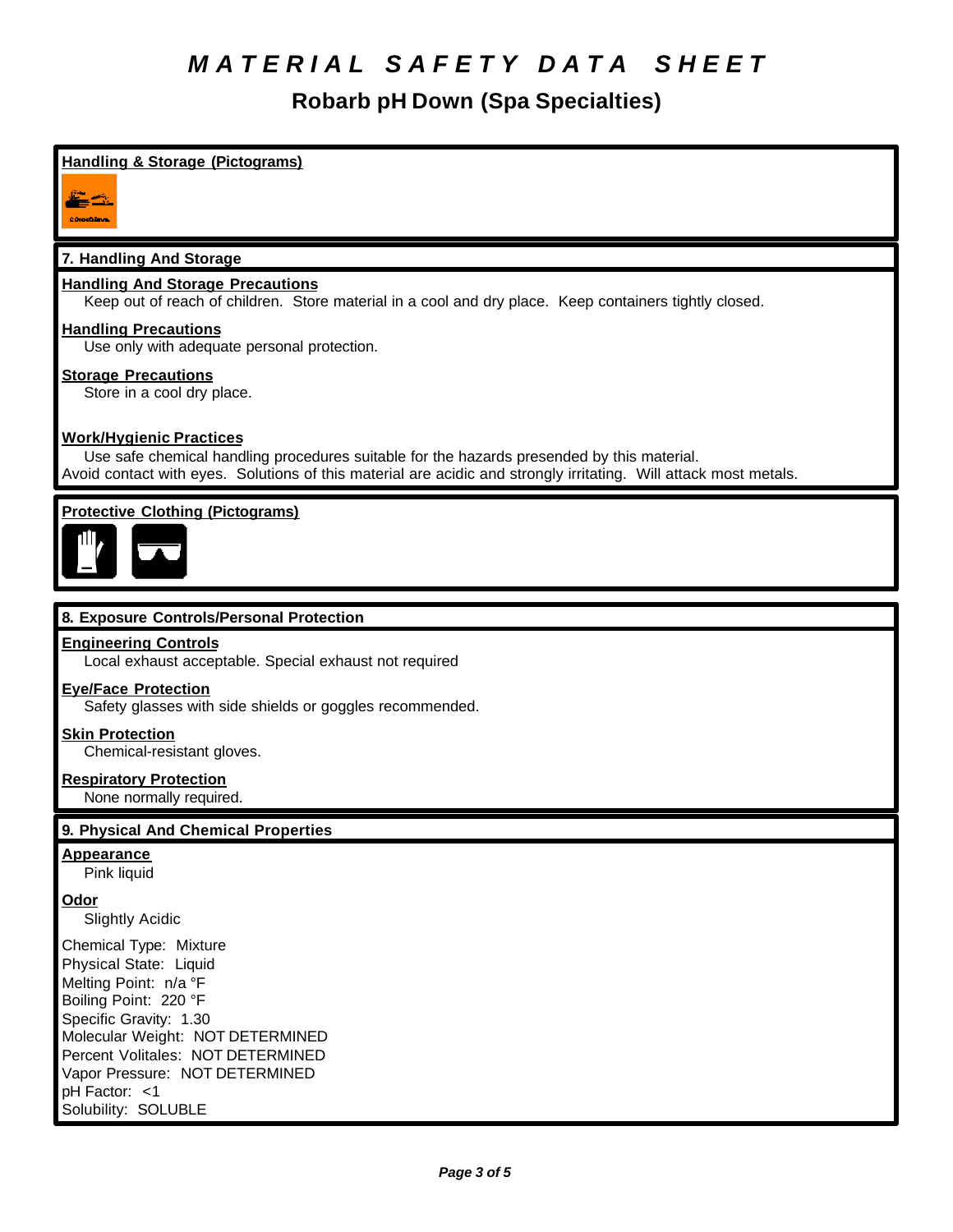**Robarb pH Down (Spa Specialties)**

| 10. Stability And Reactivity                                                                                                                                                                            |  |  |
|---------------------------------------------------------------------------------------------------------------------------------------------------------------------------------------------------------|--|--|
| Stability: Stable<br>Hazardous Polymerization: Will not occur.                                                                                                                                          |  |  |
| <b>Hazardous Decomposition Products</b><br>At Temperatures in excess of 570F Hazardous fumes of Sulfer Dioxide and Sulfer Trioxide are evolved.                                                         |  |  |
| 11. Toxicological Information                                                                                                                                                                           |  |  |
| <b>Acute Oral Effects</b><br>LD50 Rat: >5g/kg                                                                                                                                                           |  |  |
| 12. Ecological Information                                                                                                                                                                              |  |  |
| No Data Available                                                                                                                                                                                       |  |  |
| 13. Disposal Considerations                                                                                                                                                                             |  |  |
| Dispose in accordance with applicable federal, state and local government regulations.                                                                                                                  |  |  |
| 14. Transport Information                                                                                                                                                                               |  |  |
| <b>Proper Shipping Name</b><br>Bisulfate, Aqueous Solution                                                                                                                                              |  |  |
| <b>Hazard Class</b><br>8, PGII (<1L Consumer Commodity ORM-D)                                                                                                                                           |  |  |
| <b>DOT Identification Number</b><br><b>UN2837</b>                                                                                                                                                       |  |  |
| 15. Regulatory Information                                                                                                                                                                              |  |  |
| <b>Ingredient(s) - State Regulations</b><br>SODIUM BISULFATE<br>New Jersey - Workplace Hazard<br>New Jersey - Special Hazard<br>New York City - Hazardous Substance                                     |  |  |
| <b>Canadian Regulatory Information</b><br>Class E - Corrosive Material<br>Class D, Div 2b- Poisonous or Infectious Material: other toxic effects                                                        |  |  |
| <b>NFPA</b><br><b>HMIS</b><br>3 <br><b>HEALTH</b><br>$\bf{0}$<br>$\mathbf 0$<br><b>FLAMMABILITY</b><br>$\overline{1}$<br><b>REACTIVITY</b><br>$\mathbf{1}$<br>C<br><b>PERSONAL</b><br><b>PROTECTION</b> |  |  |
| 16. Other Information                                                                                                                                                                                   |  |  |
| <b>Revision/Preparer Information</b><br><b>MSDS Preparer: jw3</b><br>This MSDS Superceeds A Previous MSDS Dated: 07/26/2000                                                                             |  |  |
| <b>Disclaimer</b>                                                                                                                                                                                       |  |  |
| No Data Available                                                                                                                                                                                       |  |  |